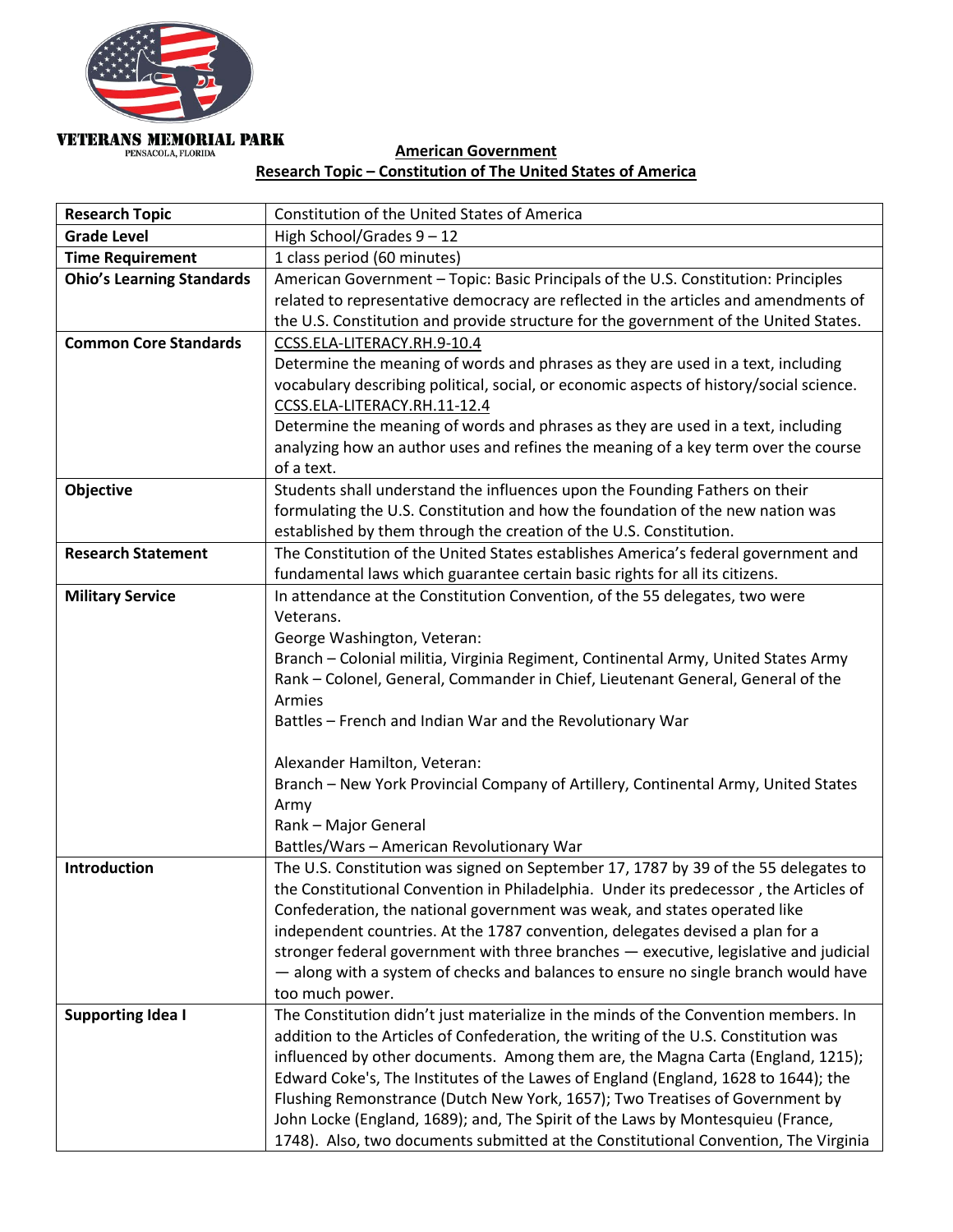|                                    | Plan (drafted by James Madison) and the New Jersey Plan (submitted by William            |
|------------------------------------|------------------------------------------------------------------------------------------|
|                                    | Paterson, shaped the Constitution.                                                       |
| <b>Supporting Idea II</b>          | There are six reasons for the Constitution. They can be found in its very beginning.     |
|                                    | The six reasons are to Secure the Blessings of Liberty, Promote the General Welfare,     |
|                                    | Insure Domestic Tranquility, Establish Justice, Provide for the Common Defense, and      |
|                                    | to form a More Perfect Union. Five usually listed principles that the Constitution is    |
|                                    | based on are: popular sovereignty, separation of powers, checks and balances,            |
|                                    | individual rights, and federalism. Two other principles, often excluded because they     |
|                                    | overlap the listed five, are republicanism and judicial review.                          |
| <b>Supporting Idea III</b>         | The ratification campaign was iffy. It took a "vote now, amend later" compromise to      |
|                                    | help secure victory in Massachusetts and eventually in the remaining holdouts. The       |
|                                    | U.S. Congress has sent 33 proposed Constitutional amendments the states for              |
|                                    | ratification since the Constitution was put into operation on March 4, 1789. The first   |
|                                    | ten amendments, known collectively as the Bill of Rights, were adopted and ratified      |
|                                    | simultaneously in 1791. Seventeen more having been ratified by the requisite number      |
|                                    | of states (the legislatures or ratifying conventions of three-fourths of the states) are |
|                                    | also part of the Constitution. Six amendments adopted by Congress and sent to the        |
|                                    | states have not been ratified by the required number of states. Only four of these       |
|                                    | amendments are still pending                                                             |
| <b>Conclusion</b>                  | William Gladstone (1809-1898), British statesman and prime minister said,                |
|                                    | "The American Constitution is, so far as I can see, the most wonderful work              |
|                                    | ever struck off at a given time by the brain and purpose of man." Gladstone was not      |
|                                    | alone in recognizing the U.S. Constitution's value. Its influence appears in             |
|                                    | constitutions of other democracies via similarities of phrasing and borrowed             |
|                                    | passages, as well as in the principles of the rule of law, separation of powers and      |
|                                    | recognition of individual rights.                                                        |
|                                    |                                                                                          |
|                                    | The National Veterans Memorial and Museum honors the service and sacrifice of our        |
|                                    | nation's Veterans by sharing their stories and connecting students to the Veteran        |
|                                    | experience. Visit our website www.nationalymm.org for more educational resources.        |
| <b>Recommended Readings</b>        | Klarman, Michael J., The Framers' Coup: The Making of the United States Constitution,    |
|                                    | Oxford University Press, 2018                                                            |
|                                    | Stewart, David O., The Summer of 1787: The Men Who Invented the Constitution,            |
|                                    | Simon & Schuster, 2008                                                                   |
|                                    | Strange, Mark A. (2018). Understanding the U.S. Constitution: Middle and upper           |
|                                    | grades. Mark Twain Media/Carson-Dellosa, LLC.                                            |
|                                    | Paine, Thomas. (2012). Works of Thomas Paine. Cayote Canyon Press.                       |
| <b>Resources</b>                   | https://www.whitehouse.gov/about-the-white-house/the-constitution/                       |
|                                    | https://www.senate.gov/civics/constitution_item/constitution.htm                         |
|                                    | https://www.history.com/topics/united-states-constitution/constitution                   |
|                                    | https://www.archives.gov/founding-docs/constitution/how-did-it-happen                    |
|                                    | https://www.factmonster.com/us-constitution-primer                                       |
|                                    | https://libquotes.com/thomas-jefferson/quotes/constitution                               |
|                                    | https://www.youtube.com/watch?v=oU5gasRxYdU                                              |
|                                    | The constitution of the united states of America. American Civil Liberties Union.        |
| <b>Critical Thinking Questions</b> | Former Supreme Court Justice Antonin and other Justices have based their<br>1.           |
|                                    | decisions on Originalism - trying to figure out precisely what the ratified              |
|                                    | document means. Scalia has said, "The Constitution is not a living organism. It's a      |
|                                    | legal document, and it says what it says and doesn't say what it doesn't say."           |
|                                    | However, Thomas Jefferson's viewpoint is that, "No society can make a perpetual          |
|                                    | constitution, or even a perpetual law. The earth belongs always to the living            |
|                                    | generation." What are some implications for issues currently in the United States,       |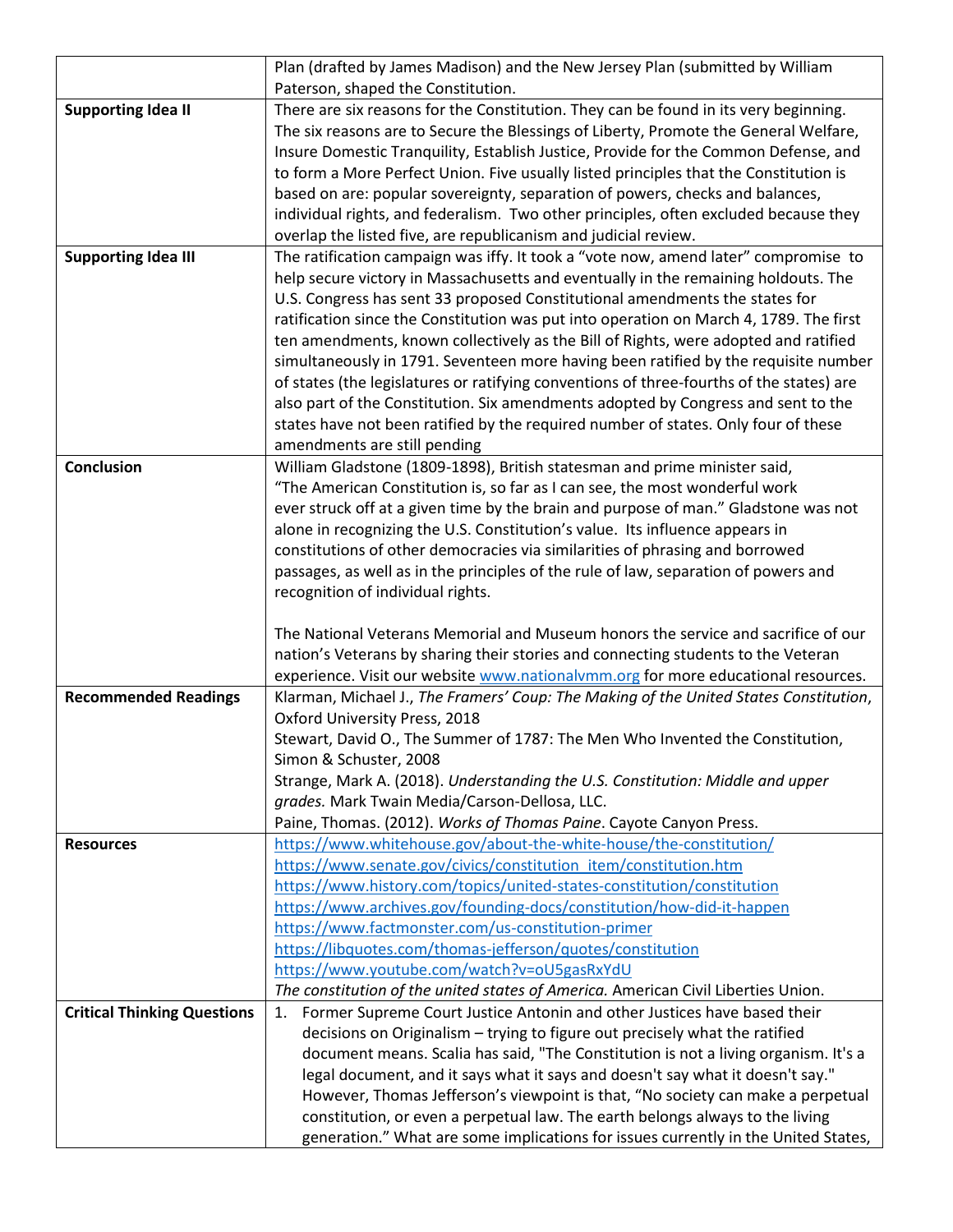|    | and in your future, with regard to Scalia's versus Jefferson's view of the                                                                                                                                                                                                                                                                                                                                                                                                                                                                          |
|----|-----------------------------------------------------------------------------------------------------------------------------------------------------------------------------------------------------------------------------------------------------------------------------------------------------------------------------------------------------------------------------------------------------------------------------------------------------------------------------------------------------------------------------------------------------|
|    | Constitution?                                                                                                                                                                                                                                                                                                                                                                                                                                                                                                                                       |
| 2. | Thomas Jefferson said, "The greatest danger to American freedom is a<br>government that ignores the Constitution." People elected or appointed to an<br>office of honor or profit in the civil service or uniformed services take an oath that<br>contains words in which they pledge to uphold the Constitution (the Museum<br>alcove titled "Taking the Oath" contains an oath that military personnel take).<br>What should happen to those that pledge to uphold the Constitution but act in<br>ways that are in violation of the Constitution? |
| 3. | The First Amendment is often in the news. It provides for freedom of religion,<br>speech, and the press; and, rights of assembly and petition. What, if any, limits<br>should be placed on these freedoms?                                                                                                                                                                                                                                                                                                                                          |
| 4. | The U.S. Constitution is referred to as "The Supreme Law of The Land. What does<br>this mean?                                                                                                                                                                                                                                                                                                                                                                                                                                                       |



Howard Chandler Christy *Signing of the United States Constitution* Oil on Canvas 20' x 30' 1940 U.S. Capitol, House Wing, East stairway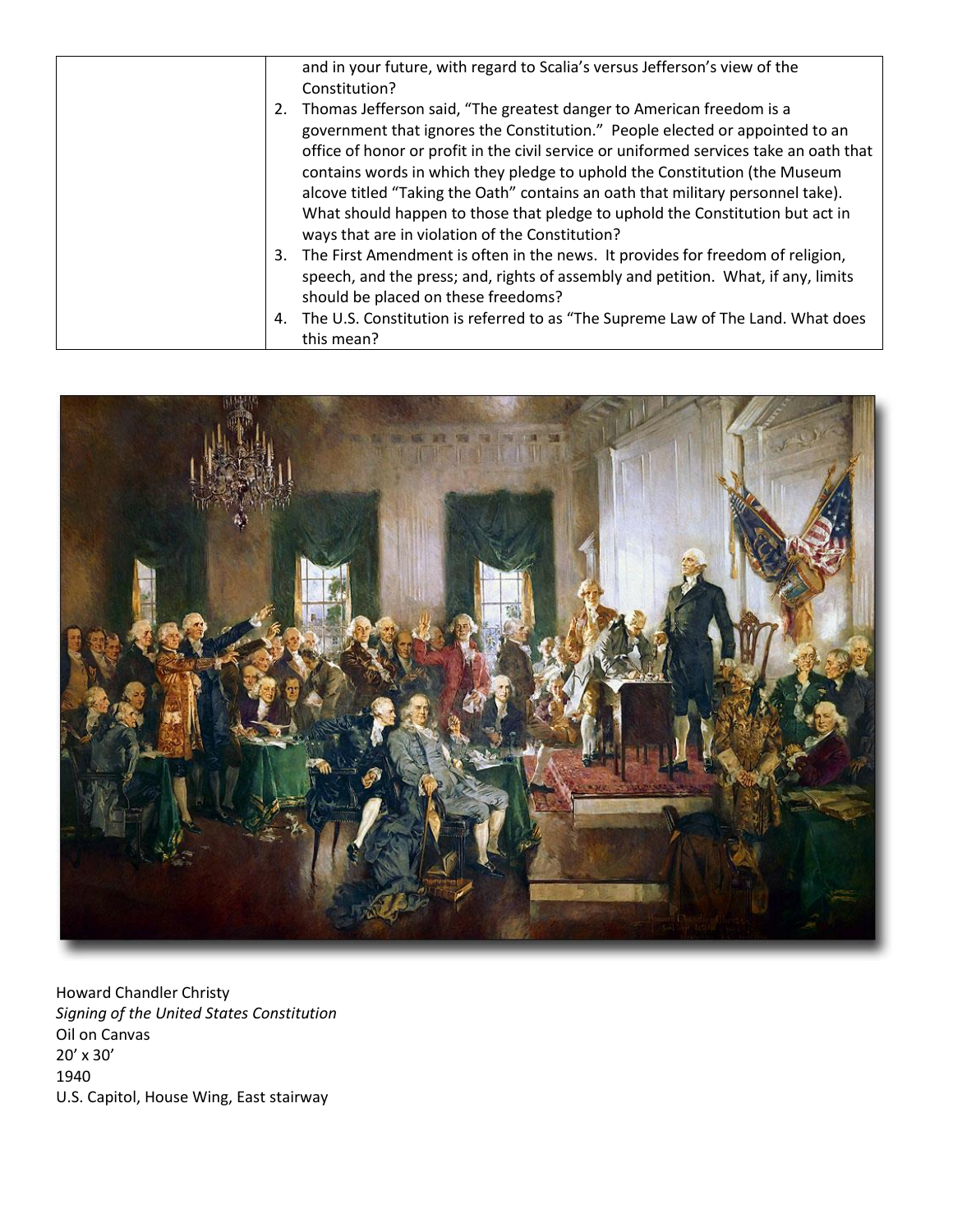

### **Title**

George Washington

## **Summary**

George Washington, full-length portrait, with right arm extended holding sword, on horseback.

### **Created / Published**

New York : Cosmos Pictures Co., [between 1890 and 1900]

### **Subject Headings**

- Washington, George,--1732-1799--Military service

## **Headings**

Halftone photomechanical prints--1890-1900.

Portrait paintings--Reproductions--1890-1900.

# **Notes**

- Reproduction of painting: "Washington receiving a salute on the field of Trenton"(?).

## **Medium**

1 photomechanical print : halftone.